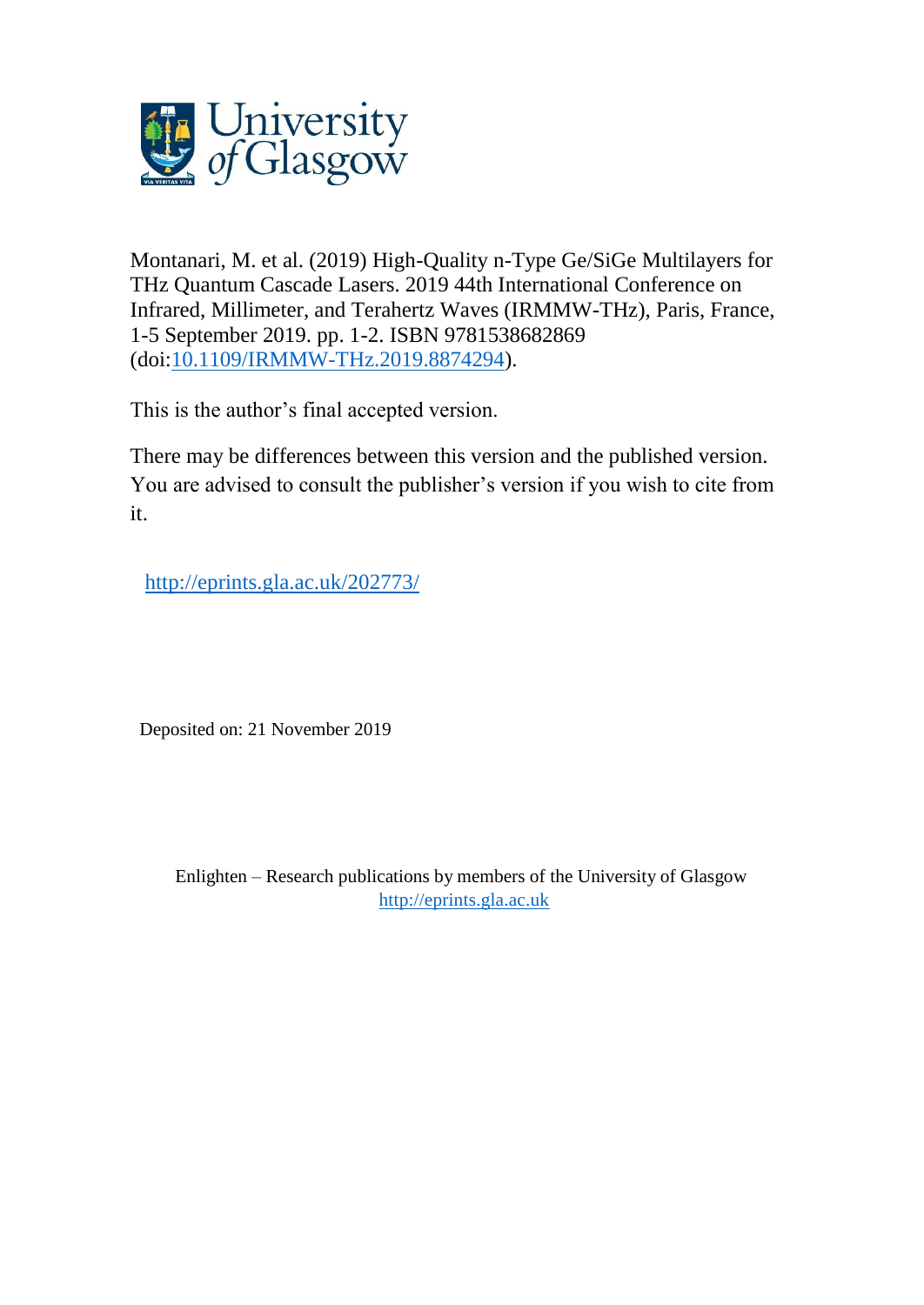# High-quality n-type Ge/SiGe multilayers for THz quantum cascade lasers

M. Montanari<sup>1</sup>, C. Ciano<sup>1</sup>, L. Persichetti<sup>1</sup>, L. Di Gaspare<sup>1</sup>, M. Virgilio<sup>2</sup>, G. Capellini<sup>1,3</sup>, M. Zoellner<sup>3</sup>,

O. Skibitzki<sup>3</sup>, D. Stark<sup>4</sup>, G. Scalari<sup>4</sup>, J. Faist<sup>4</sup>, D. J. Paul<sup>5</sup>, T. Grange<sup>6</sup>, S. Birner<sup>6</sup>, M. Scuderi<sup>7</sup>,

G. Nicotra<sup>7</sup>, O. Moutanabbir<sup>8</sup>, S. Mukherjee<sup>8</sup>, L. Baldassarre<sup>9</sup>, M. Ortolani<sup>9</sup>, and M. De Seta<sup>1</sup>

<sup>1</sup>University of Roma Tre, Rome, 00146 Italy, <sup>2</sup>Università di Pisa, Pisa 56127, Italy 3 IHP-Leibniz-Institut für innovative Mikroelektronik, Frankfurt (Oder), 15236 Germany

4 Institute of Quantum Electronics ETH Zurich, Zurich, 8093 Switzerland

<sup>5</sup> James Watt School of Engineering, University of Glasgow, Glasgow, G12 8LT United Kingdom

<sup>6</sup>nextnano GmbH, Garching b. München, 85784 Germany

7 Istituto per la Microelettronica e Microsistemi (CNR-IMM), VIII strada 5, I-95121 Catania, Italy

<sup>8</sup>Department of Engineering Physics, École Polytechnique de Montréal, Canada <sup>9</sup>Sapienza University of Rome, Rome, 00185 Italy

.*Abstract* **— The exploitation of intersubband transitions in Ge/SiGe quantum cascade devices could pave the way towards the integration of THz light emitters into the silicon-based technology. Aiming at the realization of a Ge/SiGe Quantum Cascade Laser (QCL), we investigate optical and structural properties of n-type Ge/SiGe coupled quantum well systems. The samples have been investigated by means of X-ray diffraction, scanning transmission electron microscopy, atom probe tomography and Fourier Transform Infrared absorption spectroscopy to assess the growth capability with respect to QCL design requirements, carefully identified by means of modelling based on the non-equilibrium Green function formalism.** 

## I. INTRODUCTION

In the past 15 years, THz QCLs have been intensively developed using III-V materials, but the maximum temperature operation reported remains limited to 200 K due to the effective electron–polar phonon interaction [1]. In polar lattices, the longitudinal optical (LO) phonons induce a long-range polarization field which strongly couples to the charge carriers through the Fröhlich interaction. The THz transitions are typically designed to be well below the LO phonon energy (36 meV), so that at low temperature the upper laser state is protected against relaxation by emission of LO-phonons. Increasing the temperature, however, the thermally activated electrons in the subband of the upper lasing state gain enough in-plane kinetic energy to access this scattering channel. This non-radiative relaxation of carriers reduces the population inversion and is responsible for quenching of the laser emission with increasing temperature as the gain drops below the cavity losses. From this perspective, implementing the THz QCL architecture on non-polar SiGe multilayers has great technological relevance. Indeed in these crystals the electron– phonon coupling is controlled by the deformation potential which due to its short range is much less effective than the Fröhlich interaction. Thus, the maximum gain for a Ge/SiGe QCL is expected to be more robust against the temperature increase with respect to III-V based devices.

The first THz electroluminescene in the SiGe/Si system came from p-type designs [2] but the high effective mass and strong mixing of subband states from non-parabolicity significantly limits the gain [3]. Amongst different configurations (electron or hole based, Si or Ge rich regimes), theoretical and





**Fig. 1.** XRD rocking curve around the 004 reflection (a) and reciprocal space maps around the (224) reflections (b) of a Ge/SiGe ACQW sample. In the inset of (a) the STEM image shows 2 periods of the structure.

experimental studies have indicated that n-type Ge/SiGe heterostructures, where the charge transport is associated to Lvalley electrons, as the most promising architecture [1-8]. Progress in chemical vapour deposition (CVD) epitaxial growth makes now possible the deposition of high-quality n-type strain compensated Ge/SiGe multilayers on Si substrates leveraging on the reverse graded high Ge content SiGe virtual substrate